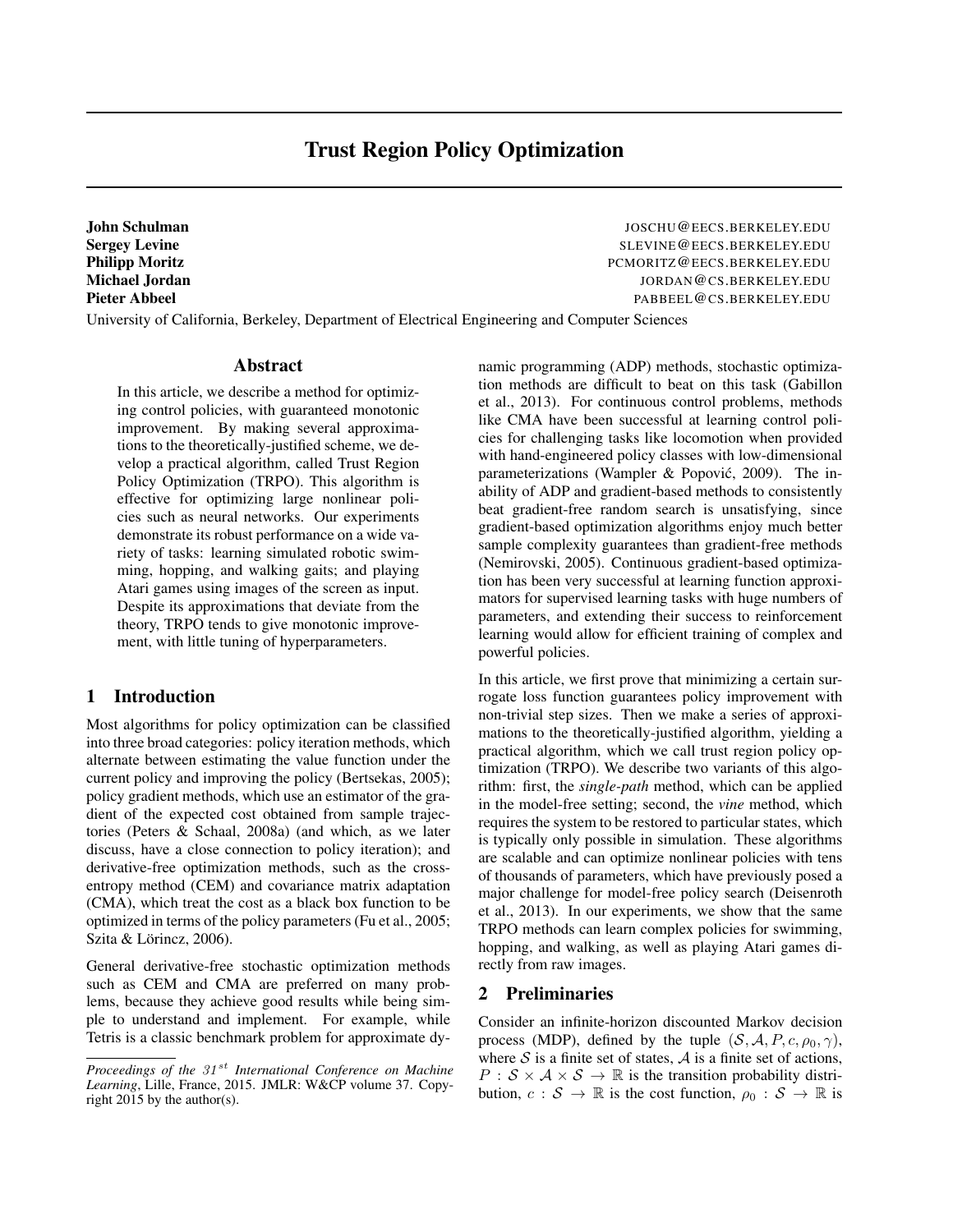the distribution of the initial state  $s_0$ , and  $\gamma \in (0, 1)$  is the discount factor.

Let  $\pi$  denote a stochastic policy  $\pi : \mathcal{S} \times \mathcal{A} \rightarrow [0, 1]$ , and let  $\eta(\pi)$  denote its expected discounted cost:

$$
\eta(\pi) = \mathbb{E}_{s_0, a_0, \dots} \left[ \sum_{t=0}^{\infty} \gamma^t c(s_t) \right], \text{ where}
$$
  

$$
s_0 \sim \rho_0(s_0), \ a_t \sim \pi(a_t|s_t), \ s_{t+1} \sim P(s_{t+1}|s_t, a_t).
$$

We will use the following standard definitions of the stateaction value function  $Q_{\pi}$ , the value function  $V_{\pi}$ , and the advantage function  $A_{\pi}$ :

$$
Q_{\pi}(s_t, a_t) = \mathbb{E}_{s_{t+1}, a_{t+1}, \dots} \left[ \sum_{l=0}^{\infty} \gamma^l c(s_{t+l}) \right],
$$
  

$$
V_{\pi}(s_t) = \mathbb{E}_{a_t, s_{t+1}, \dots} \left[ \sum_{l=0}^{\infty} \gamma^l c(s_{t+l}) \right],
$$
  

$$
A_{\pi}(s, a) = Q_{\pi}(s, a) - V_{\pi}(s),
$$
 where  

$$
a_t \sim \pi(a_t|s_t), s_{t+1} \sim P(s_{t+1}|s_t, a_t)
$$
 for  $t \ge 0$ 

The following useful identity expresses the expected cost of another policy  $\tilde{\pi}$  in terms of the advantage over  $\pi$ , accumulated over timesteps (see Kakade & Langford (2002) for the proof, which we also reprise in Appendix A using the notation in this paper):

$$
\eta(\tilde{\pi}) = \eta(\pi) + \mathbb{E}_{s_0, a_0, s_1, a_1, \dots} \left[ \sum_{t=0}^{\infty} \gamma^t A_{\pi}(s_t, a_t) \right], \text{ where}
$$
  
 
$$
s_0 \sim \rho_0(s_0), \ a_t \sim \tilde{\pi}(a_t|s_t), \ s_{t+1} \sim P(s_{t+1}|s_t, a_t). \tag{1}
$$

Let  $\rho_{\pi}$  be the (unnormalized) discounted visitation frequencies

$$
\rho_{\pi}(s) = (P(s_0 = s) + \gamma P(s_1 = s) + \gamma^2 P(s_2 = s) + \dots),
$$

where  $s_0 \sim \rho_0$  and the actions are chosen according to  $\pi$ . Rearranging Equation (1) to sum over states instead of timesteps, we obtain

$$
\eta(\tilde{\pi}) = \eta(\pi) + \sum_{s} \rho_{\tilde{\pi}}(s) \sum_{a} \tilde{\pi}(a|s) A_{\pi}(s, a). \tag{2}
$$

This equation implies that any policy update  $\pi \to \tilde{\pi}$  that has a non-positive expected advantage at *every* state *s*, i.e.,  $\sum_{a} \tilde{\pi}(a|s) A_{\pi}(s, a) \leq 0$ , is guaranteed to reduce  $\eta$ , or leave it constant in the case that the expected advantage is zero everywhere. This implies the classic result that the update performed by exact policy iteration, which uses the deterministic policy  $\tilde{\pi}(s) = \arg \min_a A_{\pi}(s, a)$ , improves the policy if there is at least one state-action pair with a negative advantage value and nonzero state visitation probability (otherwise it has converged). However, in the approximate setting, it will typically be unavoidable, due to estimation and approximation error, that there will be some states *s* for which the expected advantage is positive (i.e., bad), that is,  $\sum_{a} \tilde{\pi}(a|s) A_{\pi}(s, a) > 0$ . The complex dependency of  $\rho_{\tilde{\pi}}(s)$  on  $\tilde{\pi}$  makes Equation (2) difficult to optimize directly. Instead, we introduce the following local approximation to  $\eta$ :

$$
L_{\pi}(\tilde{\pi}) = \eta(\pi) + \sum_{s} \rho_{\pi}(s) \sum_{a} \tilde{\pi}(a|s) A_{\pi}(s, a). \tag{3}
$$

Note that  $L_{\pi}$  uses the visitation frequency  $\rho_{\pi}$  rather than  $\rho_{\tilde{\pi}}$ , ignoring changes in state visitation density due to changes in the policy. However, if we have a parameterized policy  $\pi_{\theta}$ , where  $\pi_{\theta}(a|s)$  is a differentiable function of the parameter vector  $\theta$ , then  $L_{\pi}$  matches  $\eta$  to first order (see Kakade & Langford (2002)). That is, for any parameter value  $\theta_0$ ,

$$
L_{\pi_{\theta_0}}(\pi_{\theta_0}) = \eta(\pi_{\theta_0}),
$$
  

$$
\nabla_{\theta} L_{\pi_{\theta_0}}(\pi_{\theta})|_{\theta = \theta_0} = \nabla_{\theta} \eta(\pi_{\theta})|_{\theta = \theta_0}.
$$
 (4)

Equation (4) implies that a sufficiently small step  $\pi_{\theta_0} \to \tilde{\pi}$ that improves  $L_{\pi_{\theta_{\text{old}}}}$  will also improve  $\eta$ , but does not give us any guidance on how big of a step to take. To address this issue, Kakade & Langford (2002) proposed a policy updating scheme called conservative policy iteration, for which they could provide explicit lower bounds on the improvement of  $\eta$ .

To define the conservative policy iteration update, let  $\pi_{old}$ denote the current policy, and assume that we can solve  $\pi' = \arg \min_{\pi'} L_{\pi_{\text{old}}}(\pi')$ . The new policy  $\pi_{\text{new}}$  is taken to be the following mixture policy:

$$
\pi_{\text{new}}(a|s) = (1 - \alpha)\pi_{\text{old}}(a|s) + \alpha \pi'(a|s) \tag{5}
$$

Kakade and Langford proved the following result for this update:

$$
\eta(\pi_{\text{new}}) \le L_{\pi_{\text{old}}}(\pi_{\text{new}}) + \frac{2\epsilon\gamma}{(1 - \gamma(1 - \alpha))(1 - \gamma)}\alpha^2, \tag{6}
$$

where  $\epsilon$  is the maximum advantage (positive or negative) of  $\pi'$  relative to  $\pi$ :

$$
\epsilon = \max_{s} |\mathbb{E}_{a \sim \pi'(a|s)} [A_{\pi}(s, a)]| \tag{7}
$$

Since  $\alpha, \gamma \in [0, 1]$ , Equation (6) implies the following simpler bound, which we refer to in the next section:

$$
\eta(\pi_{\text{new}}) \le L_{\pi_{\text{old}}}(\pi_{\text{new}}) + \frac{2\epsilon\gamma}{(1-\gamma)^2}\alpha^2.
$$
 (8)

This bound is only slightly weaker when  $\alpha \ll 1$ , which is typically the case in the conservative policy iteration method of Kakade & Langford (2002). Note, however, that so far this bound only applies to mixture policies generated by Equation (5). This policy class is unwieldy and restrictive in practice, and it is desirable for a practical policy update scheme to be applicable to all general stochastic policy classes.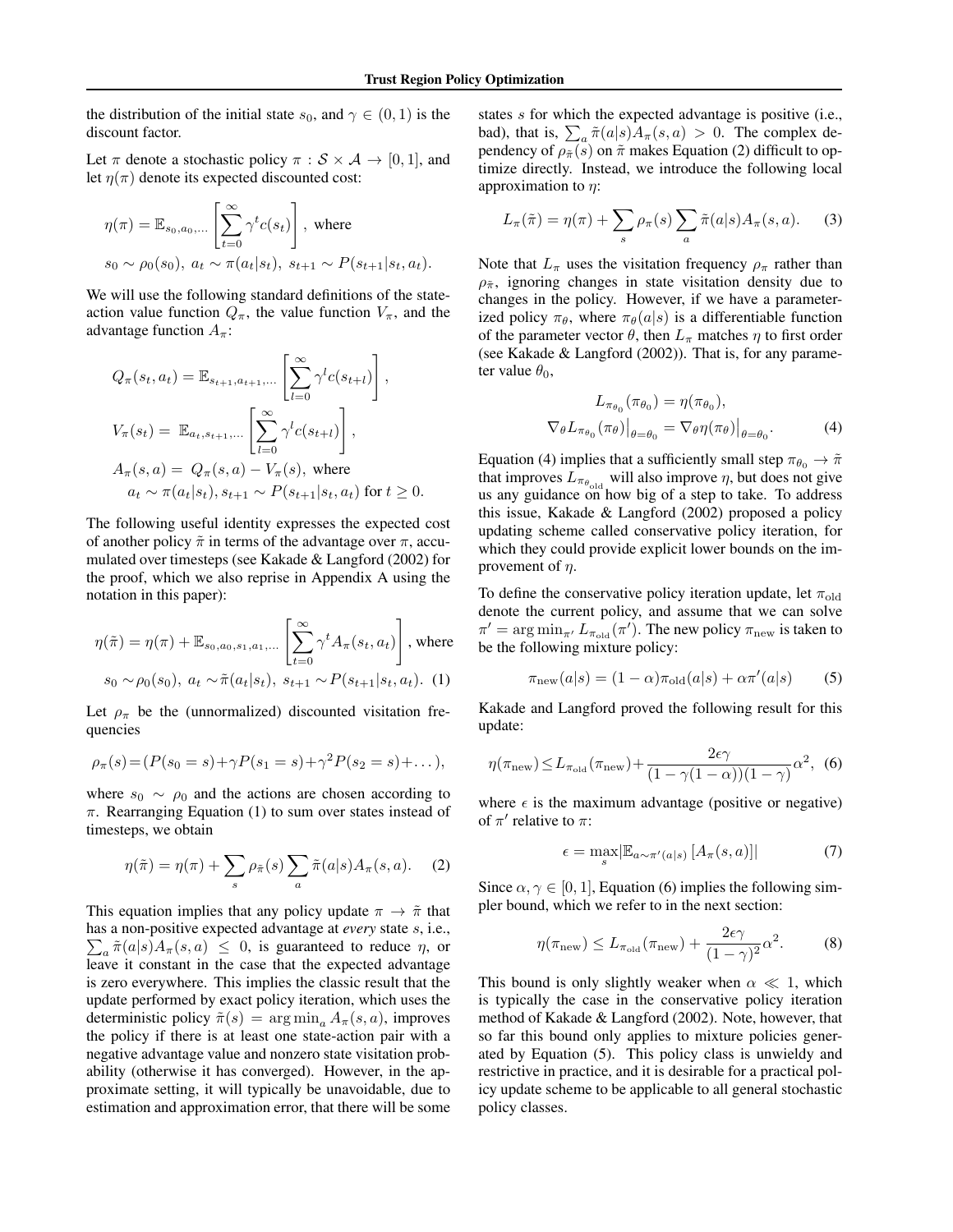## 3 Monotonic Improvement Guarantee for General Stochastic Policies

Equation (6), which applies to conservative policy iteration, implies that a policy update that improves the righthand side is guaranteed to improve the true expected cost objective  $\eta$ . Our principal theoretical result is that the policy improvement bound in Equation (6) can be extended to general stochastic policies, rather than just mixture polices, by replacing  $\alpha$  with a distance measure between  $\pi$ and  $\tilde{\pi}$ . Since mixture policies are rarely used in practice, this result is crucial for extending the improvement guarantee to practical problems. The particular distance measure we use is the total variation divergence, which is defined by  $D_{TV}(p \parallel q) = \frac{1}{2} \sum_i |p_i - q_i|$  for discrete probability distributions  $p, q$ <sup>1</sup> Define  $D_{\text{TV}}^{\text{max}}(\pi, \tilde{\pi})$  as

$$
D_{\text{TV}}^{\text{max}}(\pi, \tilde{\pi}) = \max_{s} D_{TV}(\pi(\cdot | s) \parallel \tilde{\pi}(\cdot | s)). \tag{9}
$$

**Theorem 1.** Let  $\alpha = D_{\text{TV}}^{\max}(\pi_{\text{old}}, \pi_{\text{new}})$ , and let  $\epsilon =$  $\max_{s}$   $\left[\mathbb{E}_{a \sim \pi'(a|s)} [A_{\pi}(s, a)]\right]$ *. Then Equation* (8) *holds.* 

We provide two proofs in the appendix. The first proof extends Kakade and Langford's result using the fact that the random variables from two distributions with total variation divergence less than  $\alpha$  can be coupled, so that they are equal with probability  $1-\alpha$ . The second proof uses perturbation theory to prove a slightly stronger version of Equation (8), with a more favorable definition of  $\epsilon$  that depends on  $\tilde{\pi}$ .

Next, we note the following relationship between the total variation divergence and the KL divergence (Pollard (2000), Ch. 3):  $D_{TV}(p \parallel q)^2 \leq D_{KL}(p \parallel q)$ . Let  $D_{\text{KL}}^{\text{max}}(\pi, \tilde{\pi}) = \max_{s} D_{\text{KL}}(\pi(\cdot | s) \parallel \tilde{\pi}(\cdot | s)).$  The following bound then follows directly from Equation (8):

$$
\eta(\tilde{\pi}) \le L_{\pi}(\tilde{\pi}) + CD_{\text{KL}}^{\max}(\pi, \tilde{\pi}), \text{ where } C = \frac{2\epsilon\gamma}{(1 - \gamma)^2}.
$$
\n(10)

Algorithm 1 describes an approximate policy iteration scheme based on the policy improvement bound in Equation (10). Note that for now, we assume exact evaluation of the advantage values  $A_{\pi}$ .

It follows from Equation (10) that Algorithm 1 is guaranteed to generate a sequence of monotonically improving policies  $\eta(\pi_0) \geq \eta(\pi_1) \geq \eta(\pi_2) \geq \ldots$  To see this, let  $M_i(\pi) = L_{\pi_i}(\pi) + CD_{\text{KL}}^{\text{max}}(\pi_i, \pi)$ . Then

$$
\eta(\pi_{i+1}) \le M_i(\pi_{i+1}) \text{ by Equation (10)}
$$
  

$$
\eta(\pi_i) = M_i(\pi_i), \text{ therefore,}
$$
  

$$
\eta(\pi_{i+1}) - \eta(\pi_i) \le M_i(\pi_{i+1}) - M(\pi_i).
$$
 (11)

Thus, by minimizing  $M_i$  at each iteration, we guarantee that the true objective  $\eta$  is non-increasing. This algorithm Algorithm 1 Approximate policy iteration algorithm guaranteeing non-increasing expected cost  $\eta$ 

Initialize 
$$
\pi_0
$$
.

\nfor  $i = 0, 1, 2, \ldots$  until convergence **do**

\nCompute all advantage values  $A_{\pi_i}(s, a)$ . Solve the constrained optimization problem.

$$
\pi_{i+1} = \arg\min_{\pi} \left[ L_{\pi_i}(\pi) + \left( \frac{2\epsilon\gamma}{(1-\gamma)^2} \right) D_{\text{KL}}^{\max}(\pi_i, \pi) \right]
$$
  
where  $\epsilon = \max_s \max_a |A_{\pi}(s, a)|$   
and  $L_{\pi_i}(\pi) = \eta(\pi_i) + \sum_s \rho_{\pi_i}(s) \sum_a \pi(a|s) A_{\pi_i}(s, a)$ 

end for

is a type of majorization-minimization (MM) algorithm (Hunter & Lange, 2004), which is a class of methods that also includes expectation maximization. In the terminology of MM algorithms,  $M_i$  is the surrogate function that majorizes  $\eta$  with equality at  $\pi_i$ . This algorithm is also reminiscent of proximal gradient methods and mirror descent.

*Trust region policy optimization*, which we propose in the following section, is an approximation to Algorithm 1, which uses a constraint on the KL divergence rather than a penalty to robustly allow large updates.

## 4 Optimization of Parameterized Policies

In the previous section, we considered the policy optimization problem independently of the parameterization of  $\pi$ and under the assumption that the policy can be evaluated at all states. We now describe how to derive a practical algorithm from these theoretical foundations, under finite sample counts and arbitrary parameterizations.

Since we consider parameterized policies  $\pi_{\theta}(a|s)$  with parameter vector  $\theta$ , we will overload our previous notation to use functions of  $\theta$  rather than  $\pi$ , e.g.  $\eta(\theta) := \eta(\pi_{\theta})$ ,  $L_{\theta}(\tilde{\theta}) := L_{\pi_{\theta}}(\pi_{\tilde{\theta}})$ , and  $D_{\mathrm{KL}}(\theta \parallel \tilde{\theta}) := D_{\mathrm{KL}}(\pi_{\theta} \parallel \pi_{\tilde{\theta}})$ . We will use  $\theta_{old}$  to denote the previous policy parameters that we wish to improve upon.

The preceding section shows that  $\eta(\theta) \leq L_{\theta_{old}}(\theta) +$  $CD_{\text{KL}}^{\text{max}}(\theta_{\text{old}}, \theta)$ , with equality at  $\theta = \theta_{\text{old}}$ . Thus, by performing the following minimization, we are guaranteed to improve the true objective  $\eta$ :

$$
\underset{\theta}{\text{minimize}} \left[ L_{\theta_{\text{old}}}(\theta) + CD_{\text{KL}}^{\text{max}}(\theta_{\text{old}}, \theta) \right].
$$

In practice, if we used the penalty coefficient *C* recommended by the theory above, the step sizes would be very small. One way to take larger steps in a robust way is to use a constraint on the KL divergence between the new policy

<sup>&</sup>lt;sup>1</sup>Our result is straightforward to extend to continuous states and actions by replacing the sums with integrals.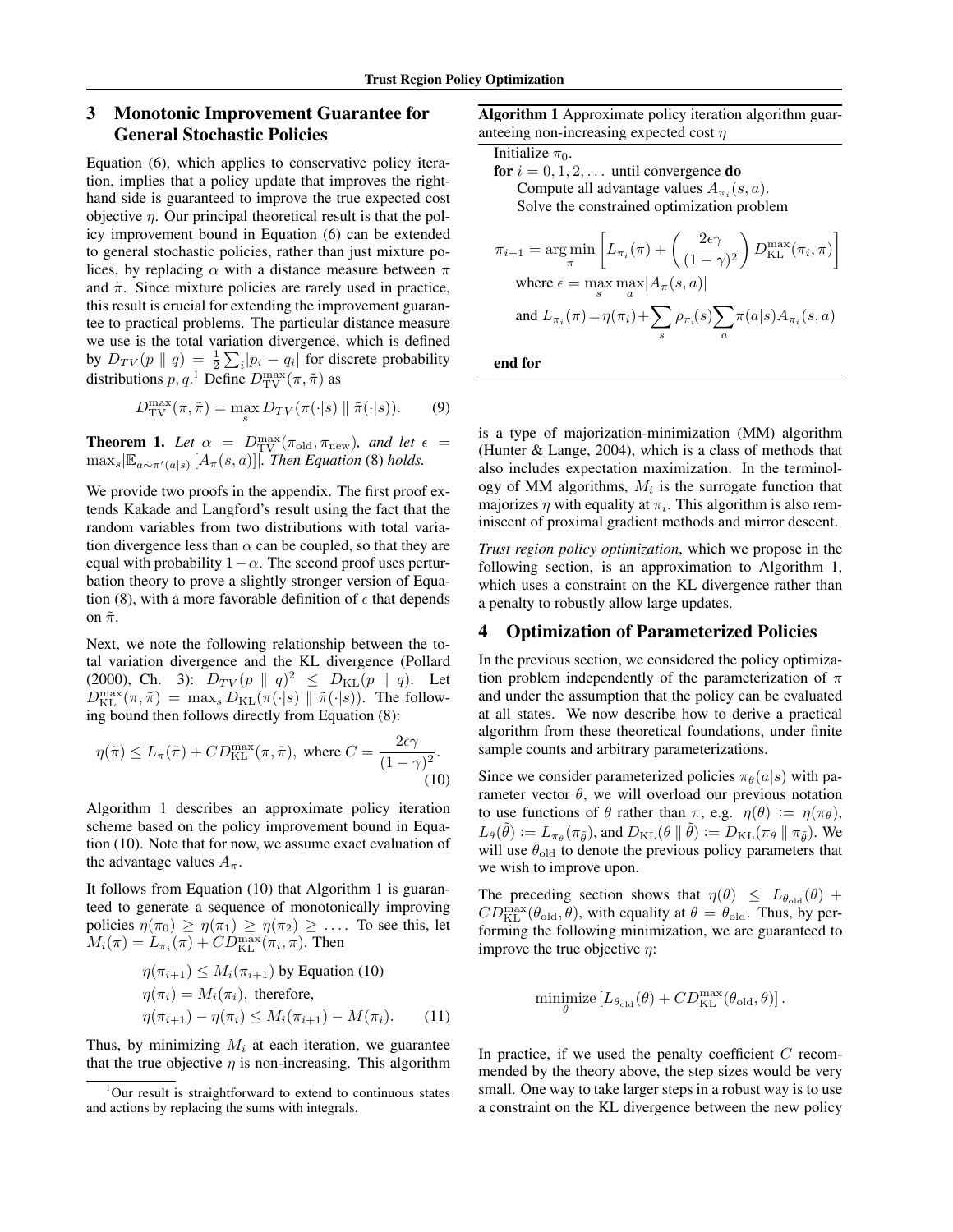and the old policy, i.e., a trust region constraint:

$$
\begin{array}{ll}\n\text{minimize } L_{\theta_{\text{old}}}(\theta) & \text{(12)} \\
\text{subject to } D_{\text{KL}}^{\text{max}}(\theta_{\text{old}}, \theta) \leq \delta.\n\end{array}
$$

This problem imposes a constraint that the KL divergence is bounded at every point in the state space. While it is motivated by the theory, this problem is impractical to solve due to the large number of constraints. Instead, we can use a heuristic approximation which considers the average KL divergence:

$$
\overline{D}_{\text{KL}}^{\rho}(\theta_1,\theta_2) := \mathbb{E}_{s \sim \rho} \left[ D_{\text{KL}}(\pi_{\theta_1}(\cdot|s) \parallel \pi_{\theta_2}(\cdot|s)) \right].
$$

We therefore propose solving the following optimization problem to generate a policy update:

$$
\begin{aligned} \underset{\theta}{\text{minimize}} \, L_{\theta_{\text{old}}}(\theta) & \quad (13) \\ \text{subject to } \overline{D}_{\text{KL}}^{\rho_{\theta_{\text{old}}}}(\theta_{\text{old}}, \theta) \leq \delta. \end{aligned}
$$

Similar policy updates have been proposed in prior work (Bagnell & Schneider, 2003; Peters & Schaal, 2008b; Peters et al., 2010), and we compare our approach to prior methods in Section 7 and in the experiments in Section 8. Our experiments also show that this type of constrained update has similar empirical performance to the maximum KL divergence constraint in Equation (12).

## 5 Sample-Based Estimation of the Objective and Constraint

The previous section proposed a constrained optimization problem on the policy parameters (Equation (13)), which optimizes an estimate of the expected cost  $\eta$  subject to a constraint on the change in the policy at each update. This section describes how the objective and constraint functions can be approximated using Monte Carlo simulation.

We seek to solve the following optimization problem, obtained by expanding  $L_{\theta_{old}}$  in Equation (13):

minimize 
$$
\sum_{s} \rho_{\theta_{\text{old}}}(s) \sum_{a} \pi_{\theta}(a|s) A_{\theta_{\text{old}}}(s, a)
$$
  
subject to  $\overline{D}_{\text{KL}}^{\rho_{\theta_{\text{old}}}}(\theta_{\text{old}}, \theta) \leq \delta$ . (14)

We first replace  $\sum_s \rho_{\theta_{\text{old}}}(s)$  [...] in the objective by the expectation  $\frac{1}{1-\gamma}\mathbb{E}_{s \sim \rho_{\theta_{\text{old}}}}$ [...]. Next, we replace the advantage values  $A_{\theta_{old}}$  by the *Q*-values  $Q_{\theta_{old}}$  in Equation (14), which only changes the objective by a constant. Last, we replace the sum over the actions by an importance sampling estimator. Using *q* to denote the sampling distribution, the contribution of a single  $s_n$  to the loss function is

$$
\sum_{a} \pi_{\theta}(a|s_n) A_{\theta_{\text{old}}}(s_n, a) = \mathbb{E}_{a \sim q} \left[ \frac{\pi_{\theta}(a|s_n)}{q(a|s_n)} A_{\theta_{\text{old}}}(s_n, a) \right].
$$



*Figure 1.* Left: illustration of single path procedure. Here, we generate a set of trajectories via simulation of the policy and incorporate all state-action pairs  $(s_n, a_n)$  into the objective. Right: illustration of vine procedure. We generate a set of "trunk" trajectories, and then generate "branch" rollouts from a subset of the reached states. For each of these states  $s_n$ , we perform multiple actions  $(a_1$  and  $a_2$  here) and perform a rollout after each action, using common random numbers (CRN) to reduce the variance.

Our optimization problem in Equation (14) is exactly equivalent to the following one, written in terms of expectations:

$$
\underset{\theta}{\text{minimize}} \mathbb{E}_{s \sim \rho_{\theta_{\text{old}}}, a \sim q} \left[ \frac{\pi_{\theta}(a|s)}{q(a|s)} Q_{\theta_{\text{old}}}(s, a) \right] \tag{15}
$$
\n
$$
\text{subject to } \mathbb{E}_{s \sim \rho_{\theta_{\text{old}}}} [D_{\text{KL}}(\pi_{\theta_{\text{old}}}(\cdot|s) \parallel \pi_{\theta}(\cdot|s))] \le \delta.
$$

All that remains is to replace the expectations by sample averages and replace the *Q* value by an empirical estimate. The following sections describe two different schemes for performing this estimation.

The first sampling scheme, which we call *single path*, is the one that is typically used for policy gradient estimation (Bartlett & Baxter, 2011), and is based on sampling individual trajectories. The second scheme, which we call *vine*, involves constructing a rollout set and then performing multiple actions from each state in the rollout set. This method has mostly been explored in the context of policy iteration methods (Lagoudakis & Parr, 2003; Gabillon et al., 2013).

#### 5.1 Single Path

In this estimation procedure, we collect a sequence of states by sampling  $s_0 \sim \rho_0$  and then simulating the policy  $\pi_{\theta_{old}}$  for some number of timesteps to generate a trajec- $\text{tory } s_0, a_0, s_1, a_1, \ldots, s_{T-1}, a_{T-1}, s_T. \text{ Hence, } q(a|s) =$  $\pi_{\theta_{old}}(a|s)$ .  $Q_{\theta_{old}}(s, a)$  is computed at each state-action pair  $(s_t, a_t)$  by taking the discounted sum of future costs along the trajectory.

#### 5.2 Vine

In this estimation procedure, we first sample  $s_0 \sim \rho_0$  and simulate the policy  $\pi_{\theta_i}$  to generate a number of trajectories. We then choose a subset of *N* states along these trajectories, denoted  $s_1, s_2, \ldots, s_N$ , which we call the "rollout set". For each state  $s_n$  in the rollout set, we sample *K* actions according to  $a_{n,k} \sim q(\cdot|s_n)$ . Any choice of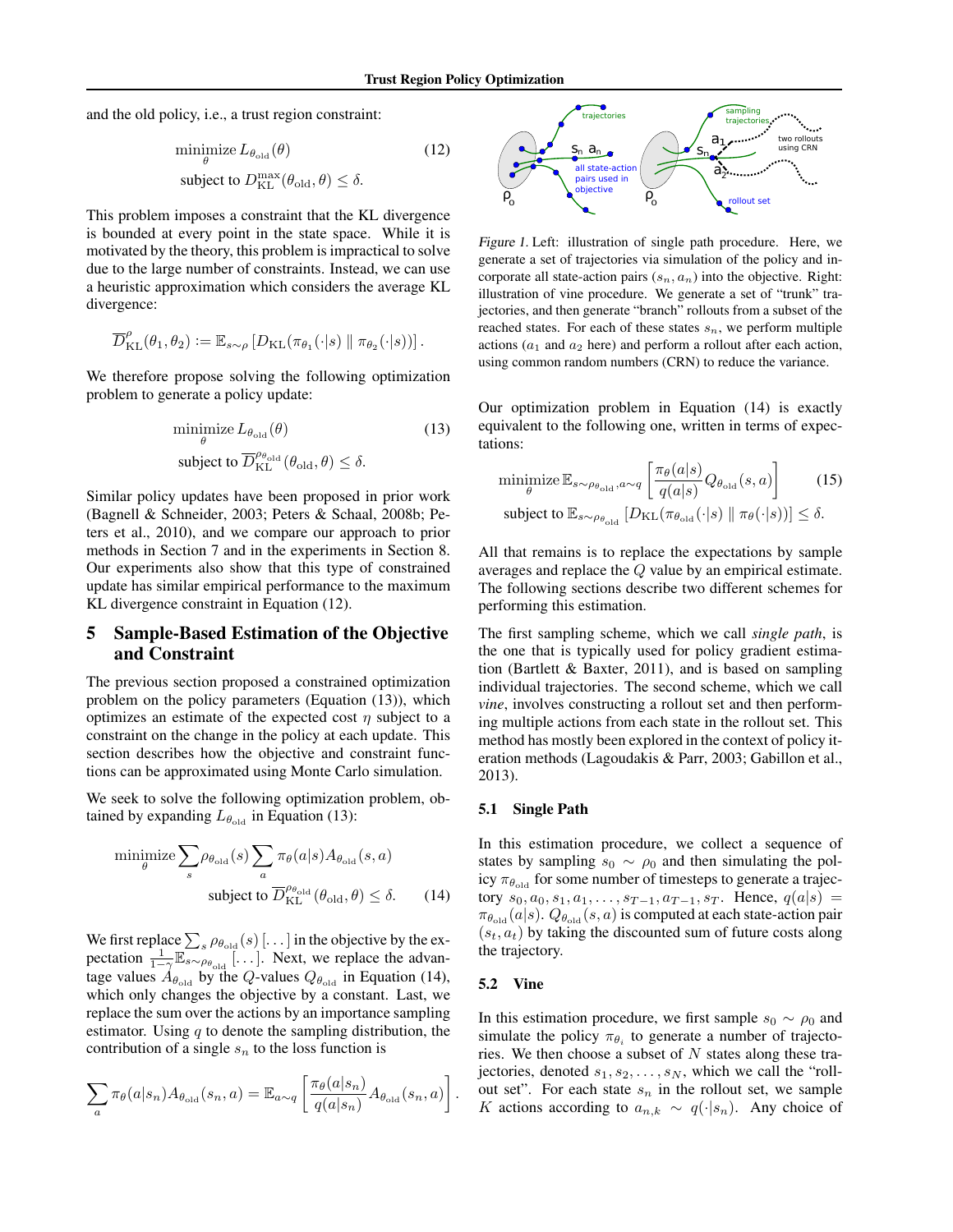$q(\cdot|s_n)$  with a support that includes the support of  $\pi_{\theta_i}(\cdot|s_n)$ will produce a consistent estimator. In practice, we found that  $q(\cdot|s_n) = \pi_{\theta_i}(\cdot|s_n)$  works well on continuous problems, such as robotic locomotion, while the uniform distribution works well on discrete tasks, such as the Atari games, where it can sometimes achieve better exploration.

For each action  $a_{n,k}$  sampled at each state  $s_n$ , we estimate  $\hat{Q}_{\theta_i}(s_n, a_{n,k})$  by performing a rollout (i.e., a short trajectory) starting with state  $s_n$  and action  $a_{n,k}$ . We can greatly reduce the variance of the *Q*-value differences between rollouts by using the same random number sequence for the noise in each of the *K* rollouts, i.e., *common random numbers*. See (Bertsekas, 2005) for additional discussion on Monte Carlo estimation of *Q*-values and (Ng & Jordan, 2000) for a discussion of common random numbers in reinforcement learning.

In small, finite action spaces, we can generate a rollout for every possible action from a given state. The contribution to  $L_{\theta_{old}}$  from a single state  $s_n$  is as follows:

$$
L_n(\theta) = \sum_{k=1}^K \pi_\theta(a_k|s_n) \hat{Q}(s_n, a_k), \tag{16}
$$

where the action space is  $A = \{a_1, a_2, \ldots, a_K\}$ . In large or continuous state spaces, we can construct an estimator of the surrogate loss using importance sampling. The selfnormalized estimator (Owen (2013), Chapter 8) of  $L_{\theta_{\text{old}}}$ obtained at a single state *s<sup>n</sup>* is

$$
L_n(\theta) = \frac{\sum_{k=1}^K \frac{\pi_\theta(a_{n,k}|s_n)}{\pi_{\theta_{\text{old}}}(a_{n,k}|s_n)} \hat{Q}(s_n, a_{n,k})}{\sum_{k=1}^K \frac{\pi_\theta(a_{n,k}|s_n)}{\pi_{\theta_{\text{old}}}(a_{n,k}|s_n)}},
$$
(17)

assuming that we performed *K* actions  $a_{n,1}, a_{n,2}, \ldots, a_{n,K}$  from state  $s_n$ . This self-normalized estimator removes the need to use a baseline for the *Q*-values (note that the gradient is unchanged by adding a constant to the *Q*-values). Averaging over  $s_n \sim \rho(\pi)$ , we obtain an estimator for  $L_{\theta_{old}}$ , as well as its gradient.

The *vine* and *single path* methods are illustrated in Figure 1. We use the term *vine*, since the trajectories used for sampling can be likened to the stems of vines, which branch at various points (the rollout set) into several short offshoots (the rollout trajectories).

The benefit of the *vine* method over the *single path* method that is our local estimate of the objective has much lower variance given the same number of *Q*-value samples in the surrogate loss. That is, the *vine* method gives much better estimates of the advantage values. The downside of the *vine* method is that we must perform far more calls to the simulator for each of these advantage estimates. Furthermore, the *vine* method requires us to generate multiple trajectories from each state in the rollout set, which limits this algorithm to settings where the system can be reset to an

arbitrary state. In contrast, the single path algorithm requires no state resets and can be directly implemented on a physical system (Peters & Schaal, 2008b).

### 6 Practical Algorithm

Here we present two practical policy optimization algorithm based on the ideas above, which use either the *single path* or *vine* sampling scheme from the preceding section. The algorithms repeatedly perform the following steps:

- 1. Use the *single path* or *vine* procedures to collect a set of state-action pairs along with Monte Carlo estimates of their *Q*-values.
- 2. By averaging over samples, construct the estimated objective and constraint in Equation (15).
- 3. Approximately solve this constrained optimization problem to update the policy's parameter vector  $\theta$ . We use the conjugate gradient algorithm followed by a line search, which is altogether only slightly more expensive than computing the gradient itself. See Appendix C for details.

With regard to  $(3)$ , we construct the Fisher information matrix (FIM) by analytically computing the Hessian of the KL divergence, rather than using the covariance matrix of the gradients. That is, we estimate  $A_{ij}$  as  $\frac{1}{N} \sum_{n=1}^{N} \frac{\partial^2}{\partial \theta_i \partial \theta_j} D_{\text{KL}}(\pi_{\theta_{\text{old}}}(\cdot | s_n) \| \pi_\theta(\cdot | s_n)),$  rather than  $\frac{1}{N} \sum_{n=1}^{N} \frac{\partial}{\partial \theta_i} \log \pi_{\theta}(a_n | s_n) \frac{\partial}{\partial \theta_j} \log \pi_{\theta}(a_n | s_n)$ . The analytic estimator integrates over the action at each state *sn*, and does not depend on the action *a<sup>n</sup>* that was sampled. As described in Appendix C, this analytic estimator has computational benefits in the large-scale setting, since it removes the need to store a dense Hessian or all policy gradients from a batch of trajectories. The rate of improvement in the policy is similar to the empirical FIM, as shown in the experiments.

Let us briefly summarize the relationship between the theory from Section 3 and the practical algorithm we have described:

- *•* The theory justifies optimizing a surrogate loss with a penalty on KL divergence. However, the large penalty coefficient  $\frac{2\epsilon\gamma}{(2-\gamma)^2}$  leads to prohibitively small steps, so we would like to decrease this coefficient. Empirically, it is hard to robustly choose the penalty coefficient, so we use a hard constraint instead of a penalty, with parameter  $\delta$  (the bound on KL divergence).
- The constraint on  $D_{\text{KL}}^{\text{max}}(\theta_{\text{old}}, \theta)$  is hard for numerical optimization and estimation, so instead we constrain  $\overline{D}_{\text{KL}}(\theta_{\text{old}}, \theta)$ .
- *•* Our theory ignores estimation error for the advantage function. Kakade & Langford (2002) consider this error in their derivation, and the same arguments would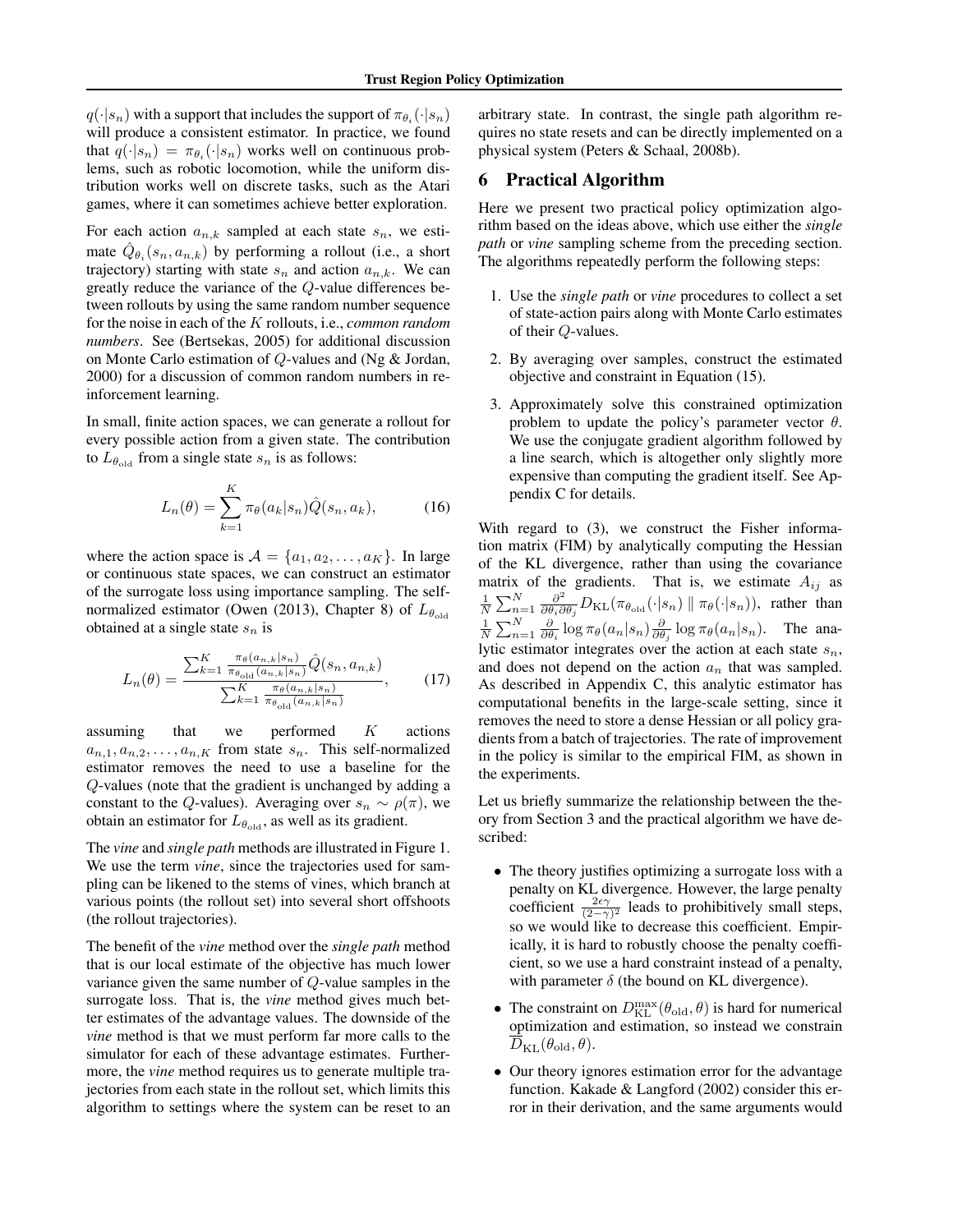hold in the setting of this paper, but we omit them for simplicity.

## 7 Connections with Prior Work

As mentioned in Section 4, our derivation results in a policy update that is related to several prior methods, providing a unifying perspective on a number of policy update schemes. The natural policy gradient (Kakade, 2002) can be obtained as a special case of the update in Equation (13) by using a linear approximation to *L* and a quadratic approximation to the  $D_{\text{KL}}$  constraint, resulting in the following problem:

$$
\underset{\theta}{\text{minimize}} \left[ \nabla_{\theta} L_{\theta_{\text{old}}}(\theta) \big|_{\theta = \theta_{\text{old}}} \cdot (\theta - \theta_{\text{old}}) \right] \tag{18}
$$
\n
$$
\text{subject to } \frac{1}{2} (\theta_{\text{old}} - \theta)^{T} A(\theta_{\text{old}}) (\theta_{\text{old}} - \theta) \le \delta,
$$
\n
$$
\text{where } A(\theta_{\text{old}})_{ij} =
$$
\n
$$
\frac{\partial}{\partial \theta_{i}} \frac{\partial}{\partial \theta_{j}} \mathbb{E}_{s \sim \rho_{\pi}} \left[ D_{\text{KL}}(\pi(\cdot|s, \theta_{\text{old}}) \parallel \pi(\cdot|s, \theta)) \right] \big|_{\theta = \theta_{\text{old}}}.
$$

The update is  $\theta_{\text{new}} = \theta_{\text{old}} - \lambda A(\theta_{\text{old}})^{-1} \nabla_{\theta} L(\theta)|_{\theta = \theta_{\text{old}}}$ , where the Lagrange multiplier  $\lambda$  is typically treated as an algorithm parameter. This differs from our approach, which enforces the constraint at each update. Though this difference might seem subtle, our experiments demonstrate that it significantly improves the algorithm's performance on larger problems.

We can also obtain the standard policy gradient update by using an  $\ell_2$  constraint or penalty:

$$
\underset{\theta}{\text{minimize}} \left[ \nabla_{\theta} L_{\theta_{\text{old}}}(\theta) \big|_{\theta = \theta_{\text{old}}} \cdot (\theta - \theta_{\text{old}}) \right] \tag{19}
$$
\n
$$
\text{subject to } \frac{1}{2} ||\theta - \theta_{\text{old}}||^2 \le \delta.
$$

The policy iteration update can also be obtained by solving the unconstrained problem minimize<sub> $\pi$ </sub>  $L_{\pi_{old}}(\pi)$ , using *L* as defined in Equation (3).

Several other methods employ an update similar to Equation (13). *Relative entropy policy search* (REPS) (Peters et al., 2010) constrains the state-action marginals  $p(s, a)$ , while TRPO constrains the conditionals  $p(a|s)$ . Unlike REPS, our approach does not require a costly nonlinear optimization in the inner loop. Levine and Abbeel (2014) also use a KL divergence constraint, but its purpose is to encourage the policy not to stray from regions where the estimated dynamics model is valid, while we do not attempt to estimate the system dynamics explicitly. Pirotta et al. (2013) also build on and generalize Kakade and Langford's results, and they derive different algorithms from the ones here.

### 8 Experiments

We designed our experiments to investigate the following questions:



*Figure 2.* 2D robot models used for locomotion experiments. From left to right: swimmer, hopper, walker. The hopper and walker present a particular challenge, due to underactuation and contact discontinuities.

- 1. What are the performance characteristics of the *single path* and *vine* sampling procedures?
- 2. TRPO is related to prior methods (e.g. natural policy gradient) but makes several changes, most notably by using a fixed KL divergence rather than a fixed penalty coefficient. How does this affect the performance of the algorithm?
- 3. Can TRPO be used to solve challenging large-scale problems? How does TRPO compare with other methods when applied to large-scale problems, with regard to final performance, computation time, and sample complexity?

To answer (1) and (2), we compare the performance of the *single path* and *vine* variants of TRPO, several ablated variants, and a number of prior policy optimization algorithms. With regard to (3), we show that both the *single path* and *vine* algorithm can obtain high-quality locomotion controllers from scratch, which is considered to be a hard problem. We also show that these algorithms produce competitive results when learning policies for playing Atari games from images using convolutional neural networks with tens of thousands of parameters.

#### 8.1 Simulated Robotic Locomotion

We conducted the robotic locomotion experiments using the MuJoCo simulator (Todorov et al., 2012). The three simulated robots are shown in Figure 2. The states of the robots are their generalized positions and velocities, and the controls are joint torques. Underactuation, high dimensionality, and non-smooth dynamics due to contacts make these tasks very challenging. The following models are included in our evaluation:

- 1. *Swimmer*. 10-dimensional state space, linear reward for forward progress and a quadratic penalty on joint effort to produce the cost  $\text{cost}(x, u) = -v_x +$  $10^{-5}$ ||u||<sup>2</sup>. The swimmer can propel itself forward by making an undulating motion.
- 2. *Hopper*. 12-dimensional state space, same cost as the swimmer, with a bonus of  $+1$  for being in a nonterminal state. We ended the episodes when the hop-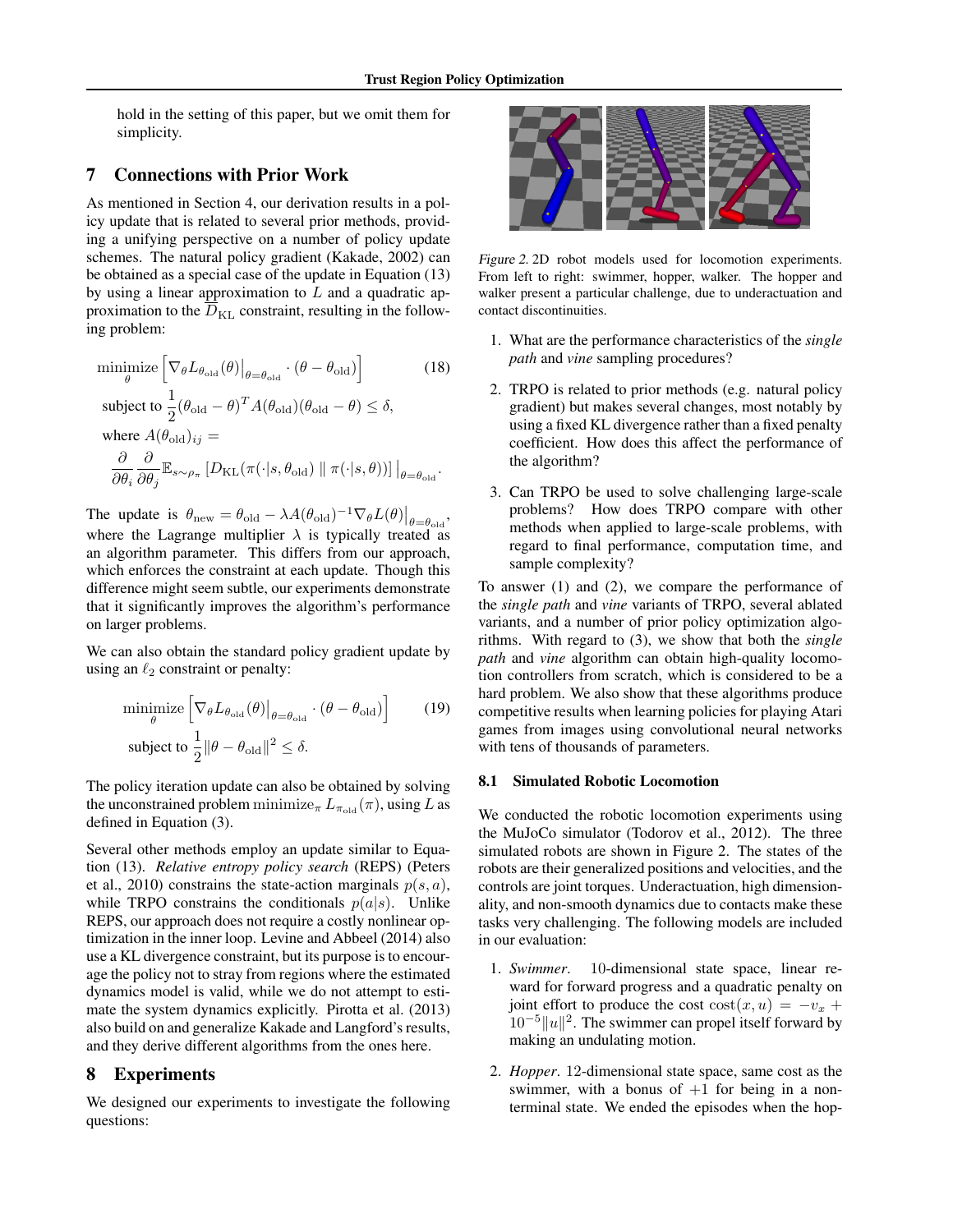

*Figure 3.* Neural networks used for the locomotion task (top) and for playing Atari games (bottom).

per fell over, which was defined by thresholds on the torso height and angle.

3. *Walker*. 18-dimensional state space. For the walker, we added a penalty for strong impacts of the feet against the ground to encourage a smooth walk rather than a hopping gait.

We used  $\delta = 0.01$  for all experiments. See Table 2 in the Appendix for more details on the experimental setup and parameters used. We used neural networks to represent the policy, with the architecture shown in Figure 3, and further details provided in Appendix D. To establish a standard baseline, we also included the classic cart-pole balancing problem, based on the formulation from Barto et al. (1983), using a linear policy with six parameters that is easy to optimize with derivative-free black-box optimization methods.

The following algorithms were considered in the comparison: *single path TRPO*; *vine TRPO*; *reward-weighted regression* (RWR), an EM-like policy search method (Peters & Schaal, 2007); *relative entropy policy search* (REPS) (Peters et al., 2010); *cross-entropy method* (CEM), a gradient-free method (Szita & Lörincz, 2006); *covariance matrix adaption* (CMA), another gradient-free method (Hansen & Ostermeier, 1996); *natural gradient*, the classic natural policy gradient algorithm (Kakade, 2002), which differs from *single path* by the use of a fixed penalty coefficient (Lagrange multiplier) instead of the KL divergence constraint; *empirical FIM*, identical to *single path*, except that the FIM is estimated using the covariance matrix of the gradients rather than the analytic estimate; *max KL*, which was only tractable on the cart-pole problem, and uses the maximum KL divergence in Equation (12), rather than the average divergence, allowing us to evaluate the quality of this approximation. The parameters used in the experiments are provided in Appendix E. For the *natural gra-*



*Figure 4.* Learning curves for locomotion tasks, averaged across five runs of each algorithm with random initializations. Note that for the hopper and walker, a score of  $-1$  is achievable without any forward velocity, indicating a policy that simply learned balanced standing, but not walking.

*dient* method, we swept through the possible values of the penalty coefficient (i.e. the step size) in factors of three, and took the best coefficient according to the final performance.

Learning curves showing the cost averaged across five runs of each algorithm are shown in Figure 4. *Single path* and *vine* TRPO solved all of the problems, yielding the best solutions. *Natural gradient* performed well on the two easier problems, but was unable to generate hopping and walking gaits that made forward progress. These results provide empirical evidence that constraining the KL divergence is a more robust way to choose step sizes and make fast, consistent progress, compared to using a fixed penalty. CEM and CMA are derivative-free algorithms, hence their sample complexity scales unfavorably with the number of parameters, and they performed poorly on the larger problems. The *max KL* method learned somewhat slower than our final method, due to the more restrictive form of the constraint, but overall the result suggests that the average KL divergence constraint has a similar effect as the theorecally justified maximum KL divergence. Videos of the policies learned by TRPO may be viewed on the project website: http://sites.google.com/ site/trpopaper/.

Note that TRPO learned all of the gaits with generalpurpose policies and simple cost functions, using minimal prior knowledge. This is in contrast with most prior methods for learning locomotion, which typically rely on handarchitected policy classes that explicitly encode notions of balance and stepping (Tedrake et al., 2004; Geng et al., 2006; Wampler & Popovic, 2009). ´

#### 8.2 Playing Games from Images

To evaluate TRPO on a partially observed task with complex observations, we trained policies for playing Atari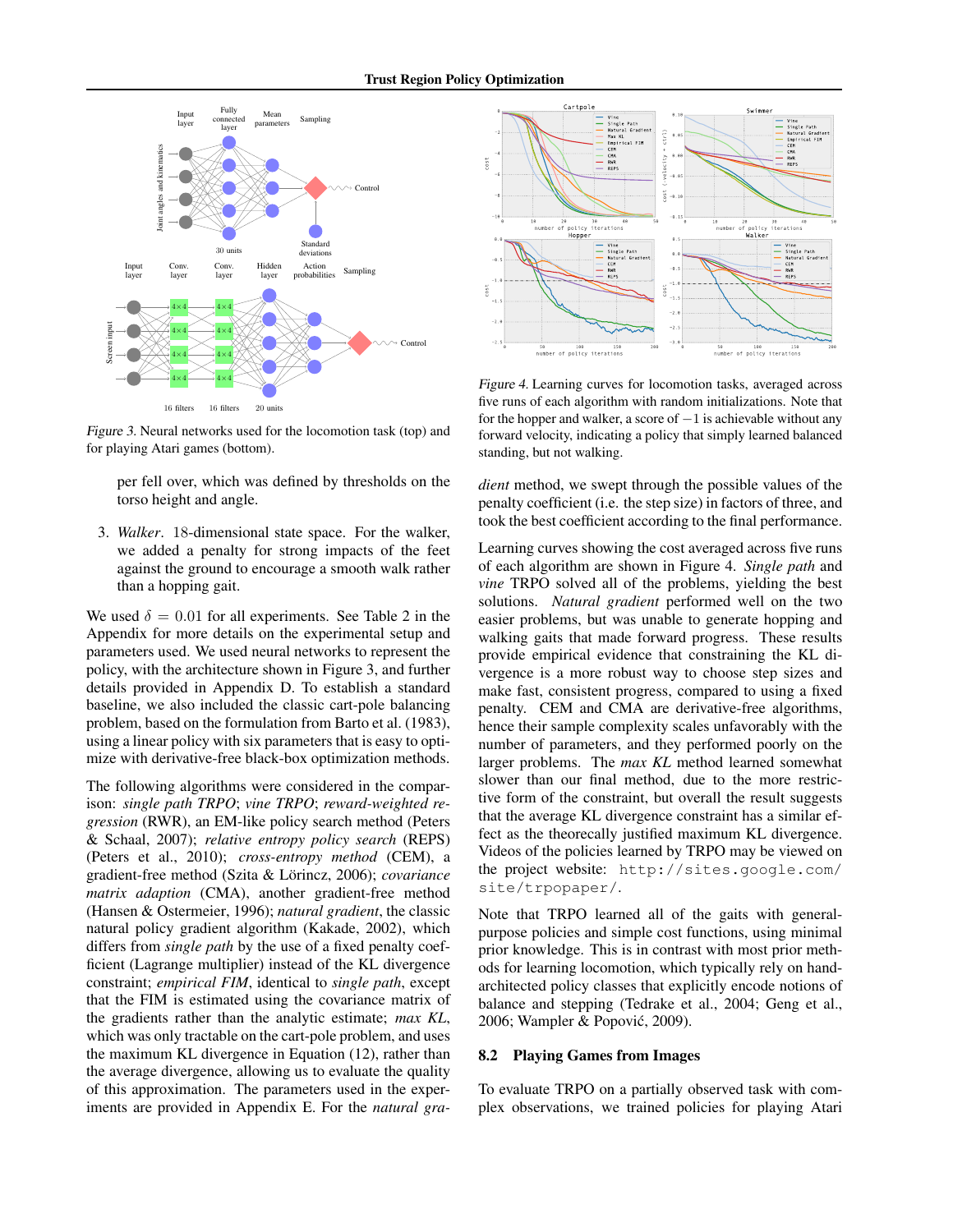#### Trust Region Policy Optimization

|                                     | <b>B.</b> Rider | <b>Breakout</b> | Enduro          | Pong              | $O^*$ bert       | Seaguest        | S. Invaders    |
|-------------------------------------|-----------------|-----------------|-----------------|-------------------|------------------|-----------------|----------------|
| Random<br>Human (Mnih et al., 2013) | 354<br>7456     | 1.2<br>31.0     | $\Omega$<br>368 | $-20.4$<br>$-3.0$ | 157<br>18900     | 110<br>28010    | 179<br>3690    |
| Deep Q Learning (Mnih et al., 2013) | 4092            | 168.0           | 470             | 20.0              | 1952             | 1705            | 581            |
| UCC-I (Guo et al., 2014)            | 5702            | 380             | 741             | 21                | 20025            | 2995            | 692            |
| TRPO - single path<br>TRPO - vine   | 1425.2<br>859.5 | 10.8<br>34.2    | 534.6<br>430.8  | 20.9<br>20.9      | 1973.5<br>7732.5 | 1908.6<br>788.4 | 568.4<br>450.2 |

*Table 1.* Performance comparison for vision-based RL algorithms on the Atari domain. Our algorithms (bottom rows) were run once on each task, with the same architecture and parameters. Performance varies substantially from run to run (with different random initializations of the policy), but we could not obtain error statistics due to time constraints.

games, using raw images as input. The games require learning a variety of behaviors, such as dodging bullets and hitting balls with paddles. Aside from the high dimensionality, challenging elements of these games include delayed rewards (no immediate penalty is incurred when a life is lost in Breakout or Space Invaders); complex sequences of behavior (Q\*bert requires a character to hop on 21 different platforms); and non-stationary image statistics (Enduro involves a changing and flickering background).

We tested our algorithms on the same seven games reported on in (Mnih et al., 2013) and (Guo et al., 2014). The images were preprocessed following the protocol in Mnih et al (2013), and the policy was represented by the convolutional neural network shown in Figure 3, with two convolutional layers with 16 channels and stride 2, followed by one fullyconnected layer with 20 units, yielding 33,500 parameters.

The results of the *vine* and *single path* algorithms are summarized in Table 1, which also includes an expert human performance and two recent methods: deep *Q*-learning (Mnih et al., 2013), and a combination of Monte-Carlo Tree Search with supervised training (Guo et al., 2014), called UCC-I. The 500 iterations of our algorithm took about 30 hours (with slight variation between games) on a 16-core computer. While our method only outperformed the prior methods on some of the games, it consistently achieved reasonable scores. Unlike the prior methods, our approach was not designed specifically for this task. The ability to apply the same policy search method to methods as diverse as robotic locomotion and image-based game playing demonstrates the generality of TRPO.

## 9 Discussion

We proposed and analyzed trust region methods for optimizing stochastic control policies. We proved monotonic improvement for an algorithm that repeatedly optimizes a local approximation to the expected cost of the policy with a KL divergence penalty, and we showed that an approximation to this method that incorporates a KL divergence constraint achieves good empirical results on a range of challenging policy learning tasks, outperforming prior methods. Our analysis also provides a perspective that unifies policy gradient and policy iteration methods, and shows them to be special limiting cases of an algorithm

that optimizes a certain objective subject to a trust region constraint.

In the domain of robotic locomotion, we successfully learned controllers for swimming, walking and hopping in a physics simulator, using general purpose neural networks and minimally informative costs. To our knowledge, no prior work has learned controllers from scratch for all of these tasks, using a generic policy search method and non-engineered, general-purpose policy representations. In the game-playing domain, we learned convolutional neural network policies that used raw images as inputs. This requires optimizing extremely high-dimensional policies, and only two prior methods report successful results on this task.

Since the method we proposed is scalable and has strong theoretical foundations, we hope that it will serve as a jumping-off point for future work on training large, rich function approximators for a range of challenging problems. At the intersection of the two experimental domains we explored, there is the possibility of learning robotic control policies that use vision and raw sensory data as input, providing a unified scheme for training robotic controllers that perform both perception and control. The use of more sophisticated policies, including recurrent policies with hidden state, could further make it possible to roll state estimation and control into the same policy in the partiallyobserved setting. By combining our method with model learning, it would also be possible to substantially reduce its sample complexity, making it applicable to real-world settings where samples are expensive.

## Acknowledgements

We thank Emo Todorov and Yuval Tassa for providing the MuJoCo simulator, and Bruno Scherrer, Tom Erez, Greg Wayne, and the anonymous ICML reviewers for insightful comments. This research was funded in part by the Office of Naval Research through a Young Investigator Award and under grant number N00014-11-1-0688, DARPA through a Young Faculty Award, by the Army Research Office through the MAST program.